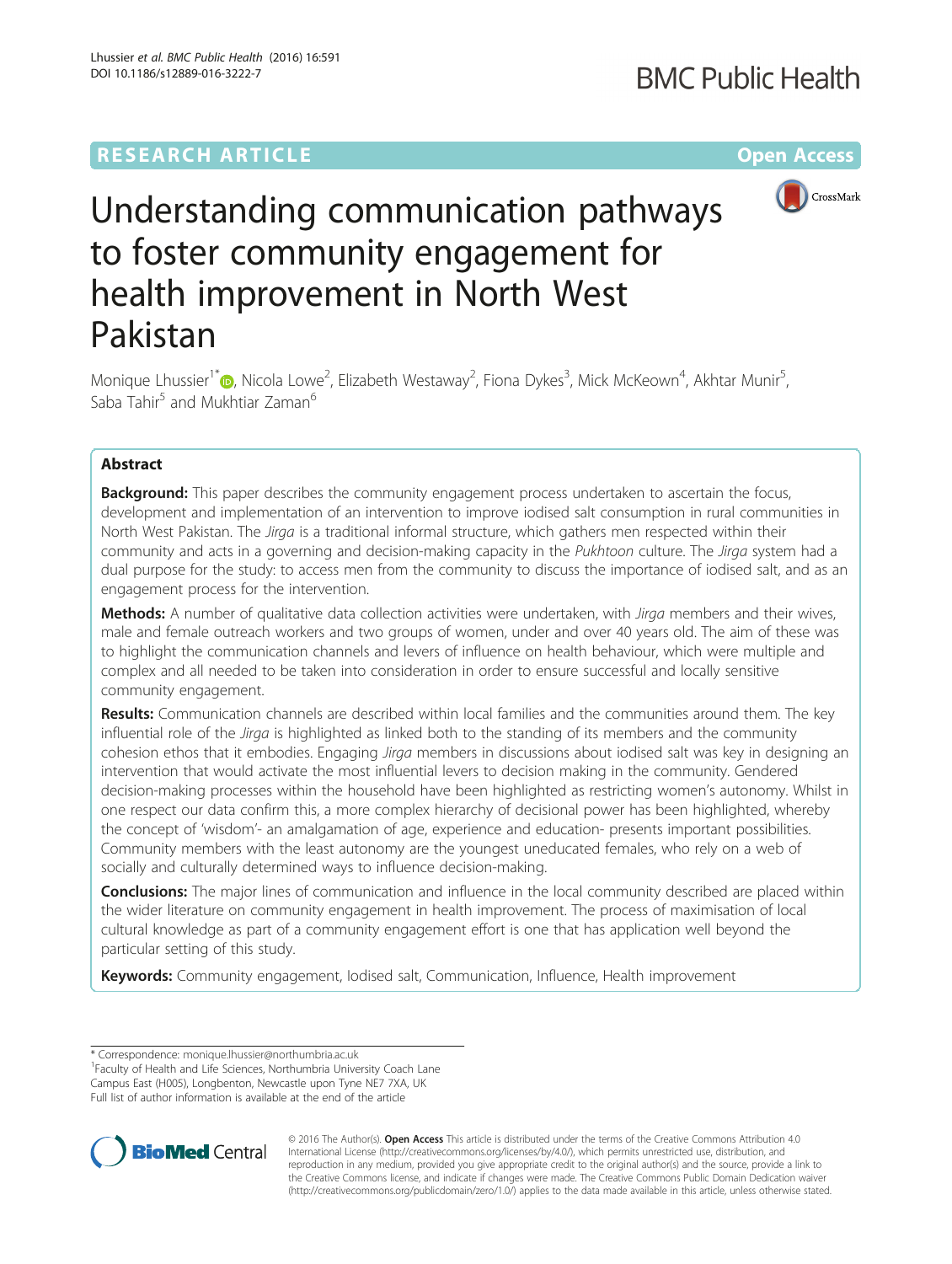## Background

This study was undertaken in rural communities on the outskirts of Peshawar in North West Pakistan. Many community members live and work on brick kilns, and have an average income of less than one US dollar a day. The mixed population of local Pakistanis and long-term Afghan refugees are mostly from the Pukhtoon ethnic group, with a traditionally tribal and patriarchal culture. This Wellcome Trust funded project was conducted as part of a long-term collaboration between the Abaseen Foundation Pakistan (AFPK), a locally operating Non-Governmental Organisation, and UK-based universities for a number of years to improve health, wellbeing and education in Pakistan [[1](#page-10-0)–[3\]](#page-10-0).

In Pakistan, very substantial differences persist between regions and different socio-economic groups in access to resources for health improvement [[4\]](#page-10-0). A small percentage of educated and/or wealthy Pakistani families have access to healthcare and health promotion information, but many do not [[5\]](#page-10-0). Many people live below the poverty line, in unsanitary conditions with limited access to clean water, are poorly educated and have unequal access to education and healthcare [\[5](#page-10-0), [6](#page-10-0)]. The project reported here focussed on the role of the Jirga in engaging the community in health improvement, despite these challenging contextual conditions. The Jirga is a traditional informal structure, which gathers men respected within their community and acts in a governing and decision-making capacity in the Pukhtoon culture [[7, 8\]](#page-10-0).

In spite of the launch of Pakistan's national Iodine Deficiency Disorders Control Programme in 1994, approximately half of Pakistan's population of 200 million are affected with Iodine Deficiency Disorders [\[9](#page-10-0)]. A National Nutrition Survey revealed marked provincial variation; with for example 25.7 % of children aged 6–12 years at risk of iodine deficiency in the north western province where this project took place [[10](#page-10-0)]. To build on this, we conducted a baseline household survey in May–July 2012, including 1,043 local households. It showed in particular that 97 % of households did not use iodised salt and reported not to understand its benefits. A Jirga was called to share the findings and discuss what could be addressed within the timescale and funding parameters of this project. This led to the development of a multicomponent awareness raising campaign, promoting the benefits of iodised salt to improve knowledge, attitudes and practices in the area.

## The overall project

This project involved a team of researchers in the UK (NL, EW, MMcK, FD & ML), a research lead in Pakistan (MZ) and Pakistan-based research assistants (AM & ST), and the Abaseen Foundation. All UK-based researchers have Doctorates and a combined wealth of experience in qualitative and quantitative research methodologies, and the lead PK researcher has an MD, and a long term engagement with the team. With such a widespread geographical area and broad expertise, regular communication loops were key to the success of the project, in particular to ensure that the model was not directed by ethnocentric conceptualisations and understandings of community engagement, but led by the Pakistan-based team. This was operationalised as a two-way communication loop, with weekly Skype meetings being held between the Pakistan and UK-based researchers and additional Skype training sessions being offered by the UK team in qualitative methodologies.

The following steps were used in the design, implementation and evaluation of the intervention:

- Step 1: Focus Group Discussions (FGDs) were conducted with community members to gain a greater understanding of the knowledge related to iodised salt, its intake and local availability, and the role of different stakeholders in promoting its use.
- Step 2: The intervention, a multi-component community awareness raising campaign, was implemented over a 4-month period from June to September 2013.
- Step 3: A survey of local shopkeepers was undertaken prior to the start of the intervention and during the intervention to collect data about the types and quantity of salt sold, its storage, packaging and pricing. Further monitoring of sales was conducted on a monthly basis.
- Step 4: The intervention was evaluated:
	- Quantitatively, based on salt sales figures (pre and post-intervention) and through the Urinary Iodine Concentration (UIC) of school boys aged 6–12 years taken at three time points [[11](#page-10-0)].
	- Qualitatively, using a post-intervention semistructured questionnaire to collect data on knowledge, attitudes and practices towards iodised salt and its use.

The evaluation has been published separately [\[11](#page-10-0)]. Iodised salt sales and UIC were monitored to assess the effectiveness of the intervention. At baseline, 2.6 % of households reported use of iodised salt. During the intervention, sales of salt labelled as iodised increased by 45 %, however this was not reflected in an increased UIC. Therefore, whilst the intervention was successful in terms of raising awareness and changing behaviours, issues remain regarding adequate iodisation by local producers and appropriate storage of salt.

This paper describes the community engagement process undertaken to ascertain the focus, development and implementation of the intervention, situating this in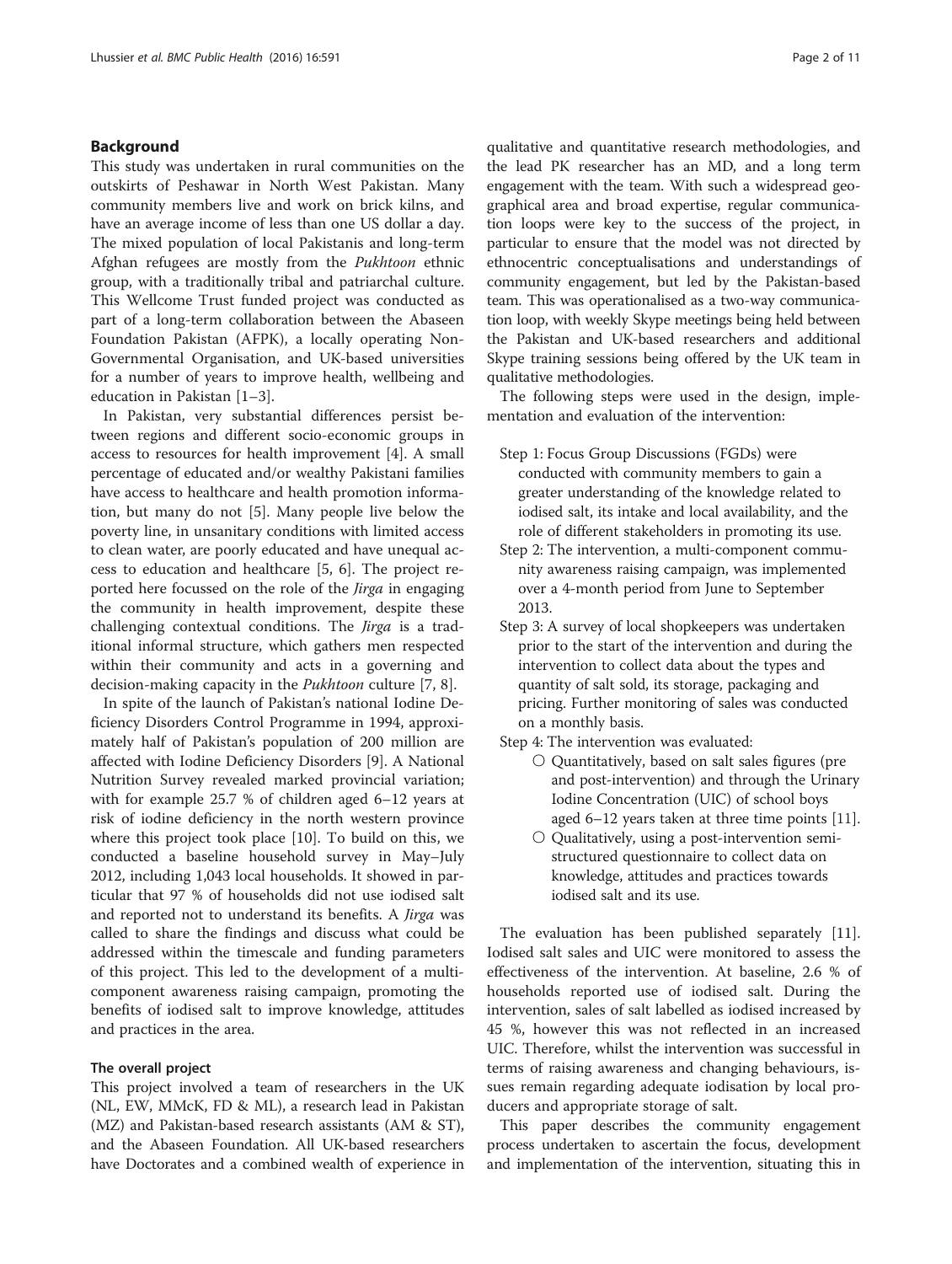the broader literature on community engagement in health improvement. Iodised salt is thus used here as a case example for future engagement and health improvement interventions in culturally specific settings. The paper adheres to the COREQ guidance on reporting.

### Community engagement and health improvement

The fact that community participation is a key factor in successful health promotion initiatives has long been acknowledged internationally [\[12](#page-10-0)–[14\]](#page-10-0). Broadly speaking, models of engagement have been conceptualised along a hierarchy of levels, ranging from non-participation (at the bottom of the hierarchy), information giving, through to consultation, joint decision-making, and full community control or self - mobilisation (at the top) [[15](#page-10-0)–[17](#page-10-0)]. Whilst the difficulty of evaluating the impact of community engagement initiatives has been widely acknowledged because of the great variety of approaches and settings [\[15](#page-10-0), [18\]](#page-10-0), there is now solid evidence that they have a positive impact on a range of health outcomes, such as health behaviours, health consequences, participant self-efficacy, and participant social support [[19, 20\]](#page-10-0). A recent meta-analysis of community engagement highlighted that interventions that engaged the community in delivery as those with the largest pooled effect size [\[19](#page-10-0)]. Change is then believed to be facilitated by the credibility, expertise or empathy that the lay community member(s) can bring to the intervention delivery [[21\]](#page-10-0). Whilst it has been acknowledged that many interventions use combinations of engagement methods [\[15](#page-10-0)], much of the research undertaken to−date has focused on developed countries. This article responds to calls to document with greater clarity community participation strategies used in health promotion research in order to maximise translation potential to other contexts [[4, 14](#page-10-0)]. We focus on a particular socio−cultural context, in North West Pakistan, and describe the relationships between this context and the possibilities and constraints related to community engagement work.

The Pukhtoon Jirga system has been defined as a gathering of all men concerned with a specific issue, plus others who are respected or influential locally [[22\]](#page-10-0). Representation in the *Jirga* is based on alliances, lineage, patronage and/or cultural value orientations, and is thus fluid and topic-specific. Without the backing of community leaders and representatives through this system, it would have been impossible to conduct the research. However, communication channels and levers of influence on health behaviour, like in many other societies, are multiple and complex and all needed to be taken into consideration in order to ensure successful and locally sensitive community engagement. The *Jirga* system had a dual purpose for the study; to access men from the community and discuss the importance of iodised salt, and as an engagement process for the intervention.

## **Objectives**

The objective of the study was to explore the naturally occurring communication and influence channels in the local communities to ensure effective engagement in a programme to promote increased use of iodised salt.

## **Methods**

Drawing on principles of ethnography, qualitative data were collected as part of step 1 described above, focussing on 1) the *Jirga*, their members and immediate networks, and 2) broader community groups. Unless otherwise stated, the sampling strategy was purposeful, drawing on the web of relationships MZ and AFPK already had in the community (we return to this point in the discussion), and therefore we had no case of refusal to participate. Interview guides were developed collaboratively between the UK and Pakistan-based teams, and tailored to the participant(s).

## Activity 1-Jirga members

Over a period of 15 months from March 2012 to June 2013, AFPK called seven Jirgas to discuss operational activities related to community development. Jirga members were selected on the basis of their experience and reputation, and invited to participate by the male research assistant to attend both verbally by visiting their homes or work place one week before and also by reminding them by mobile phone the day before the *Jirga* took place. Apart from one, all Jirgas were audiotaped after obtaining consent from the participants, and they lasted approximately 90 min. Proceedings of the *Jirgas* were facilitated by MZ. Recordings were transcribed and translated into English, anonymised and analysed using NVivo 10.

In addition, one-to-one interviews with four Jirga members, and a focus group with nine *Jirga* members were conducted in the local community hospital (lasting approximately 50 min) to gain a greater understanding of the Jirga system and its role in community development, particularly in relation to health improvement. For the interviews, a list was compiled, with the assistance of local school teachers of sixteen men who were active members of *Jirga* within a 5 km radius of the local Health Centre. A random sample of four *Jirga* members was selected; they were invited to take part and all agreed. Three interviews took place in the local Hujra (venue for social gatherings), and one at the participant's home; they lasted 30 min on average. For the focus group, participants were recruited using a snowballing sampling method from one AFPK member.

Semi-structured interviews were also undertaken with the wives of *Jirga* members to investigate if and how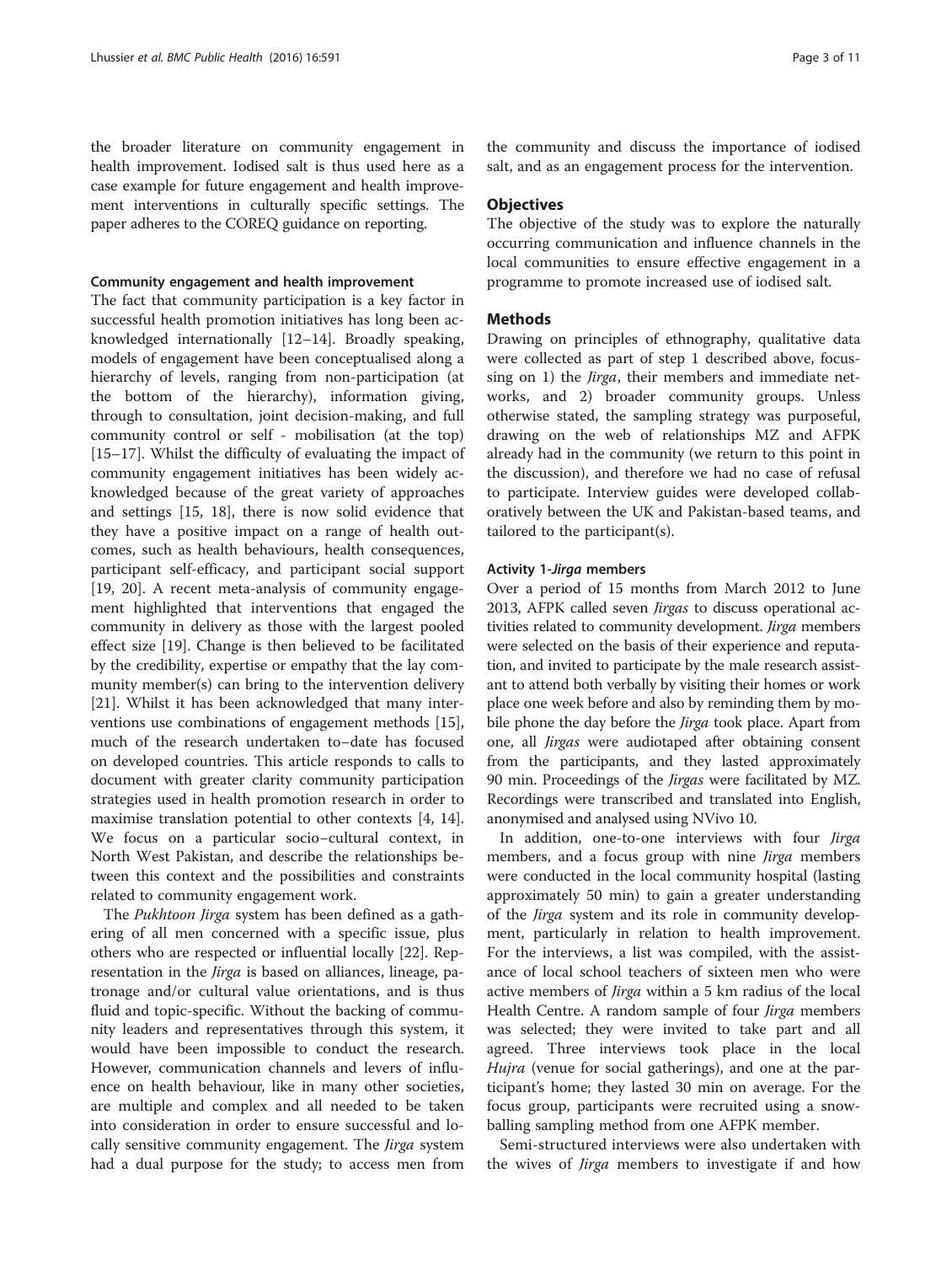Jirga discussions were shared with the community. Four Jirga members (different from above) were approached to seek their permission for the female Pakistan-based research assistant to interview their wives. The four households were visited, wherein the purpose of the study was explained, consent obtained and semistructured interviews conducted. A total of eight women were interviewed from these four households (two per house), whose ages ranged from 35 to 70 years. In order to protect their anonymity, no direct quotes are reported in this paper, but rather the researcher's notes following a discussion.

## Activity 2-community groups

FGDs were conducted with different community groups to gain a greater understanding of the role of *Jirga* members in promoting health locally. These included:

- 1. Women under 40 years old;
- 2. Women over 40 years old;
- 3. Lady Health Workers (female outreach workers);
- 4. Male informal healthcare workers.

The rationale for selecting two distinct groups of women was based on the premise that older women (e.g. mothersin-law) often make healthcare decisions for the family. Sampling was purposeful. Four FGDs were thus conducted, each lasting approximately 40 min. Due to cultural constraints, the female research assistant facilitated three FGDs with female participants and the male research assistant facilitated one FGD with male participants.

FGDs were held with nine women over 40 years old and eight women under 40 years old in November 2012. Two further FGDs involving seven female outreach workers and eight male informal healthcare workers were conducted in December 2012 and March 2013, respectively.

## Analytical strategy

Apart from one Jirga and one face-to-face interview where consent to record was declined, all interviews and focus groups were audio-recorded, and additional field notes were taken. Recordings were transcribed and translated into English, anonymised and thematically analysed using NVivo 10. This involves coding the data to extract basic themes; these are then collated into organising and finally global themes [\[23](#page-10-0)]. These included agency, communication, Jirga membership, poverty, power and hierarchy, religion and traditions. Data was coded and analysed inductively by both the Pakistan and UK-based research teams, which included a triangulation of findings between the different participating groups. This was a highly iterative process, whereby the comprehensiveness of the data was thus ensured, and any gap in knowledge addressed through discussion with the Pakistan-based team. The transcripts were not returned to research participants, as this research was not about eliciting individual, but communal experiences, and the Pakistan-based team ensured the validity of all of the cultural understandings developed from the data and reported here.

## Results

It was important for the research team to develop a thorough understanding of the local channels of communication and influence to understand how to communicate information in the most effective way. A number of themes emerged from the data, pertaining to the decision-making processes in the family, communication channels in the community, and then more precisely in and around the Jirga. These are detailed in turn below.

## Decision-making in the family environment

Throughout the project, the Pakistan-based researchers provided regular clarifications and notes of cultural sensitisation for the UK-based team. They highlighted the following family hierarchy: if the male head of family is alive, he has the power to make all family related decisions without consulting any family member. The older he is, the wiser he is considered to be and the less likely it is that his decisions are disputed. Where the head of family has passed away or is absent, that role is passed on to the oldest woman of the household, who will usually make decisions in collaboration with her eldest son. If the son is old enough to be married and considered mature, then he takes on the role of head of family. This is represented in Fig. [1.](#page-4-0)

Community members are grouped by gender and placed in order of decreasing decisional power. Younger women explained this further in relation to grocery shopping and the local customary restrictions over their movements:

Who brings groceries for you?

Men.

So when men are out of homes, then what do you do?

Then we ask the children or men of the village to go to the market and bring us groceries or whatever it is that we need.

So when men and children both are not around, then how do you manage to buy groceries from the market?

Then we ask from one another to share with us their groceries, women of this area do not go out to buy groceries. (FGD with women under 40).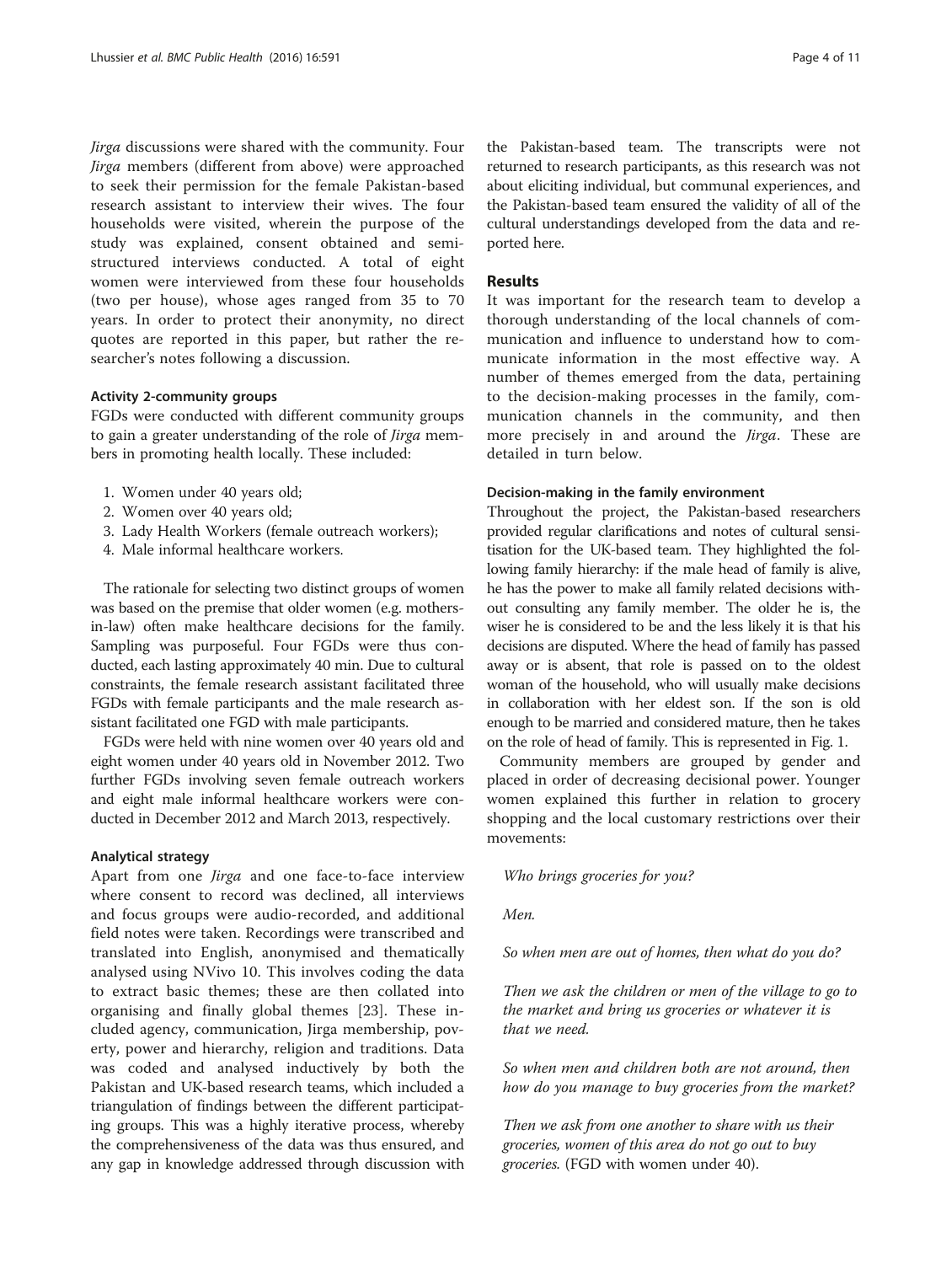<span id="page-4-0"></span>

Whilst physically going to the market was the remit of men and boys, the decision as to what had to be purchased varied somewhat:

… In rural areas people are not educated, so the decision is made by men of the house. Educated women just hand over a list of required items to their male counterparts to buy and bring the required items. (FGD with men Informal Healthcare Workers)

Younger women agreed that on the whole locally, men were key decision makers when it came to grocery shopping:

Men bring whatever they like, we can't ask anything about whether you should bring iodine salt or simple salt, and we just use whatever he brings home.... if women complain about the type of groceries the men bring in, they feel offended and threaten to not bring it all. (FGD with women under 40)

This was corroborated by participating men:

Obviously the male member should go and also decide the type of salt to buy… As he has to pay for it. … The women are very simple village type so whatever we bring home they use it. (Jirga FGD)

This key decision-making role meant that we ensured men were engaged in our iodised salt awareness raising activities. A number of traditional beliefs emerged through the data, which reinforced the need for us to engage the most influential community members in the intervention. These linked goitres to throat infections, depression or the consumption of unclean water, and a fear that iodised salt may lead to birth control. Older women highlighted how the lines of communication between genders, although bound by clear traditional rules, are not always straightforward and there are clear exceptions:

The normal salt is wrapped in a smaller packet which is cheap whereas the iodised salt is in a big packet. My wife … asks me to bring the big packet even though the small packet is cheaper. (Jirga FGD)

Older women in particular could clearly be influential in family decision making:

My grandmother once had goitre, so now whenever we need salt in the house, she tells us to bring iodised salt only… She knows the importance of iodine salt and the problems connected with the deficiency of iodine. (FGD with Male Informal Healthcare Workers)

On domestic issues, mothers-in-law hold considerable decisional powers, as was described in one of the Jirgas:

A lady, who had some health problem … came to our home with her mother-in-law for spiritual treatment.... I told her that Prophet said that … If a person recites chapter Fatiha seven times on the ill person … so God will heal him… I told that mother-in-law that besides doing this, take her to doctor as well. So I told her that you dance in your son's wedding and beat the drum, so then take this unfortunate to a doctor, who is someone else's daughter, so that she gets fine. So she replied me… God will heal her and that mother-in-law just wants not to spend the money of her son… (Jirga meeting)

Two key points emerge from this quote; the fact that mothers-in-law make decisions when it comes to the health of younger brides, and the fact that in the community older women do communicate with, and question older, wiser men.

## Communication channels in the community

We sought to understand the most effective communication channels beyond the family, in relation to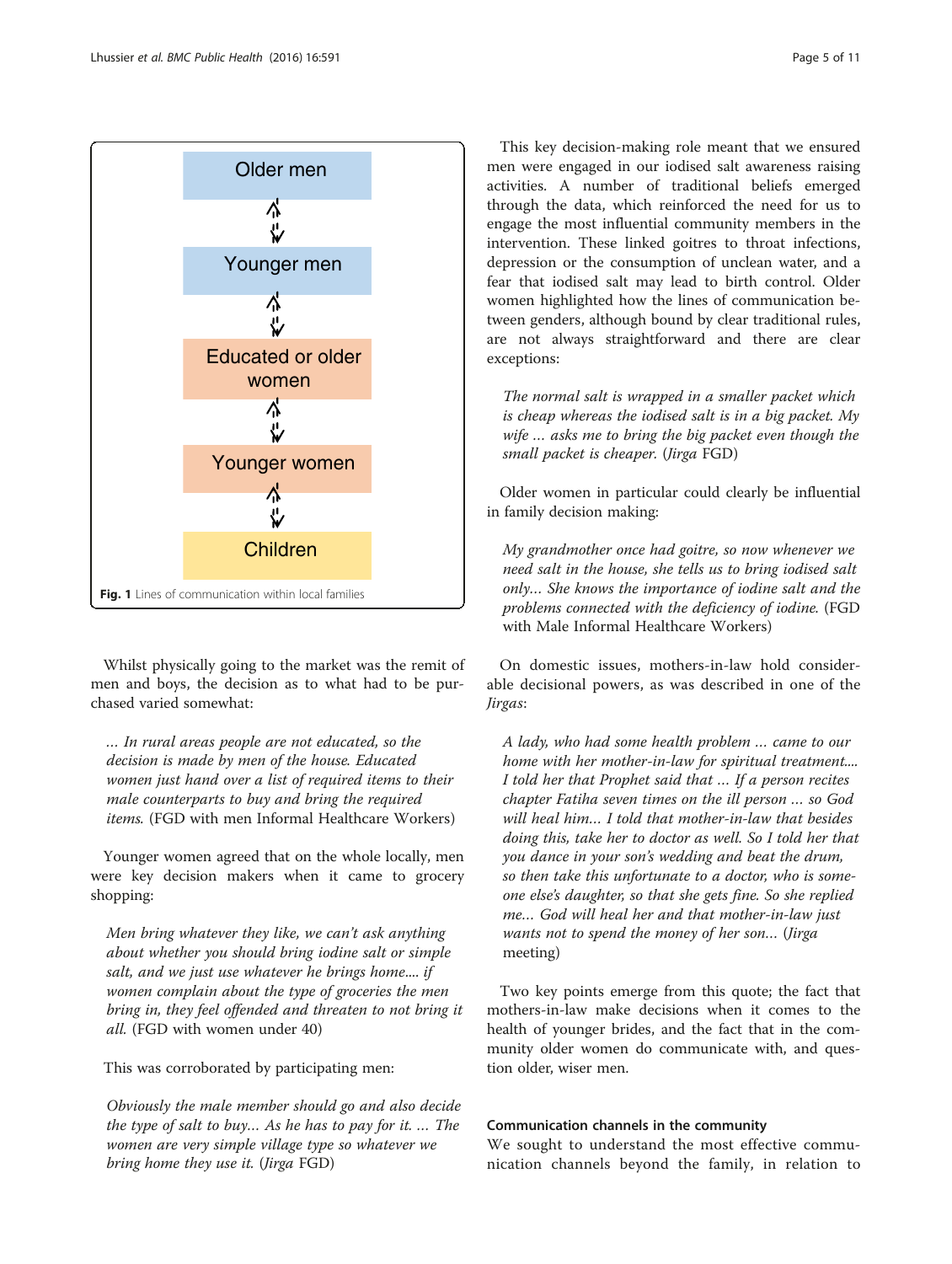health improvement. Men hold regular informal meetings:

We sit in our Hujra every night, almost 20 to 30 people… sometimes we hear a case of a child having iodine deficiency and I tell them that it's because of iodine. I tell them but they don't listen. (FGD with Male Informal Healthcare workers)

Women sometimes can communicate with the community at large through the male members of their family.

Well my 13-year-old son goes to mosque, you can write me down the message and I will give it to him to post it in the mosque or distribute it to everyone. I am not educated but others are. We can spread this message in the house of ALLAH. It's a very right thing to do. (FGD with women over 40)

Religious leaders are highly regarded in all matters, including health:

If Ulema [religious leader] say something like this [iodised salt], everyone listens to him because he is very influential. (FGD with women under 40)

Women under 40 years old, who traditionally have very little decisional or influential powers, suggested ways in which a health message about using iodised salt may be spread effectively:

We can inform our neighbours, relatives, whoever we meet, about the uses and benefits of iodine salt.

We will also inform our men who can also spread the message amongst their friends, relatives, people in mosque and Hujra.

Teachers can inform children about the use of iodine salt who can then pass the information to their parents… (FGD with women under 40)

Thus, it appears that younger women may not solely be the passive recipients of others' decisions, but gladly offer to spread the message among their peers. Women can talk to women of their age and standing, and occasionally speak to men who can then spread the message through their male networks. Education and influence on children is also clearly valued. Other channels were suggested:

There is not much TV here, but everyone has a radio and it would be very helpful if they run it on radio.

[Doctors] can inform all the women who come and visit the hospital. (FGD with women under 40)

Whilst the radio was a valued communication means for women who might spend extensive amounts of time at home, men favoured word of mouth:

We do not listen to radio but mostly talk among ourselves enjoying warmth of sun. (Jirga FGD)

Men made similar suggestions for the effective spread of a health education message, emphasising the use of influential and respected community figures, though not clarifying how the message would then reach women:

Like the Imam of Mosque may talk during Friday sermons … regarding the use of iodised salt and its positive effects on the health of children and the whole household. The school teacher can tell the students in a formal lesson and highlight the benefits and also the problems caused if not used. In the same way the Hujra elders can inform the younger people. (Jirga FGD)

In cases where the gravity of the situation calls for it, or when male relatives are absent, women are able to talk to older, wise men in order to resolve an issue:

My wife listens to the female when she comes personally to the Jirga…. Sometimes I listen to the female… These people are Afridi by tribe and by profession they are drivers… they come to home after one month. This lady stopped me in the middle of the road… and said that [someone] has forfeited her property by force and transferred [it] to this name. … I … reached to those people to whom the woman accused. Those people were very influential. One of them was refusing. But I took the authority and declared the final decision. After a week her husband came to me and thanked me a lot to have finalised the matter in his absence. (Interview with JM-01-H)

It transpires from this data that lines of communications do not solely depend on a person's standing within the family or community, but particular venues can form key communication vehicles too. This is represented in Fig. [2:](#page-6-0)

Venues are colour coded so that the darker ones exert the greatest influence on attendees. Red arrows show lines of influence: Imams influence people's behaviours through their communications at the Mosque (in the actual Mosque and through loudspeakers for the benefit of the whole community), which is mostly attended by men, young (including boys) and old. Men also gather at the *Hujra*, where wiser men counsel younger ones.

The grey arrows indicate lines of communication through which information is disseminated. Male health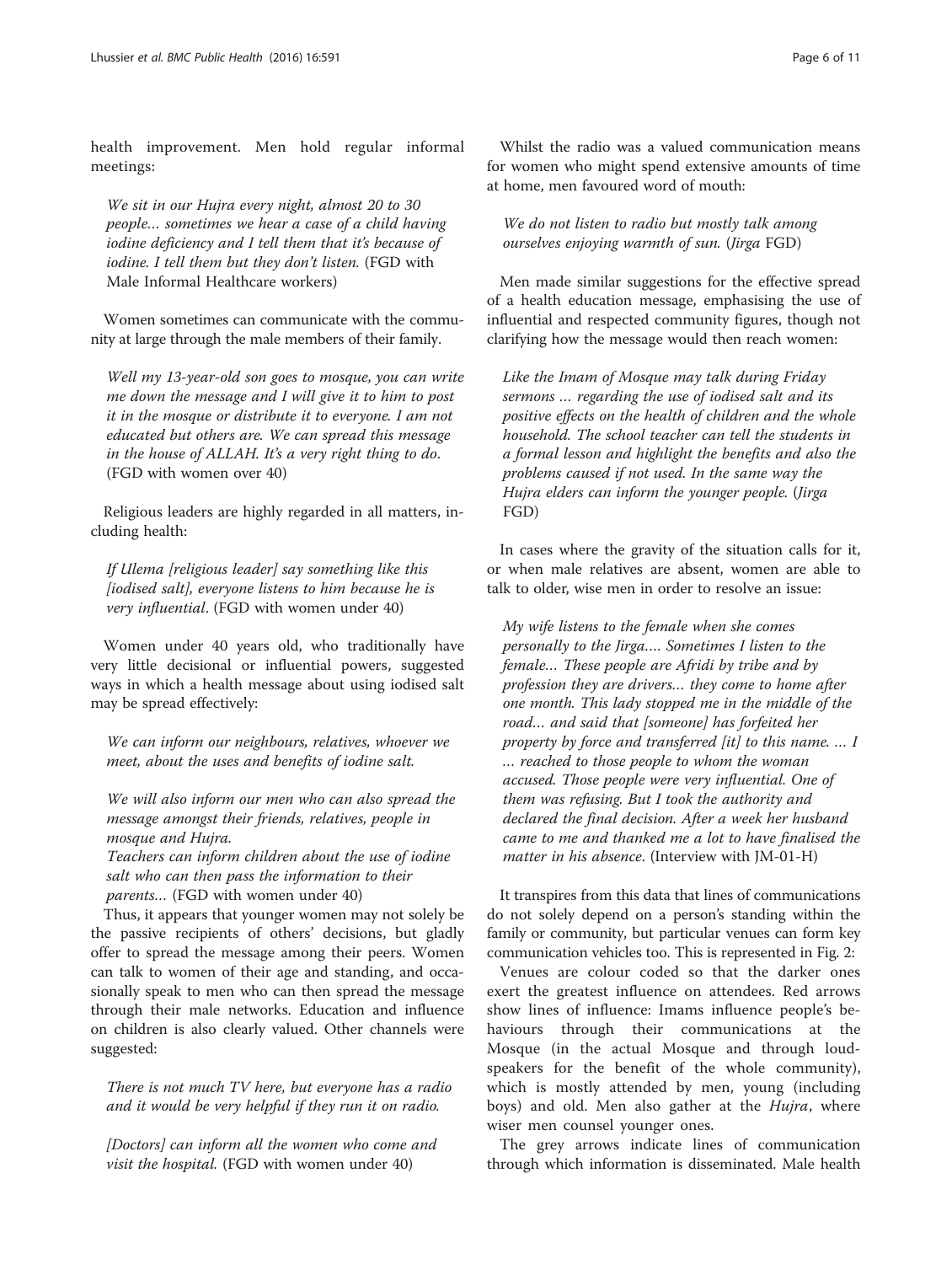<span id="page-6-0"></span>

care professionals working in health centres have influence on adult men and may impact on health related decision-making in the family. They may also disseminate information on improving health behaviours to women patients.

Shop owners, radio stations and school teachers mostly have a role in the dissemination of a health promoting message. Communication also happens directly through the ranks of decisional powers (from children, particularly boys, to older men), often echelon by echelon, but not always, as the data shows. The levers for community engagement are therefore linked to social influence through gender, age, religion, wealth and education.

FGD data was crucial for understanding barriers to the use of iodised salt, and helped in designing an intervention that would activate the key levers to decision-making in the community. This resulted in a multi-component awareness raising campaign that included: the design and distribution of leaflets and posters at the Mosque, Hujra, Health Centres and schools, to shopkeepers and informal healthcare providers, and to households, brick kilns and communal areas. Health education sessions were also given to groups (Jirga members, healthcare providers, school teachers) and individuals (door-to-door visits). In addition, a radio interview with the Pakistan-based project lead (MZ) was broadcast on the local radio station. Such comprehensive approaches to information dissemination and social mobilisation is in line with recommendations found in the literature [[4](#page-10-0)].

## Communication within and around Jirgas

Since the Jirga system was a prominent part of the local communities, it was important to understand modes of communication within and around it. In their field notes, the Pakistan-based research assistants noted the working of the Jirga:

Before the Jirga each member meets each other… in a traditional way by shaking hands and hugging each other in a smiling mood and also asking about each other's life that how is life going on asking about each other family members and work…. The Jirga was started with the recitation of the Holy Quran after that all the event was gone in a very light mood all the members give respect to each other and listened to each other very carefully … (Jirga Meeting Observation Report)

Focus group members described the function and status of the Jirga as a gathering of elder or respected community members, who often meet to resolve local conflicts:

If someone has any problem, then elders of the locality get together to find out the solution of the matter. The right solution. (FGD with Lady Health Workers)

The respect inspired by decisions taken at *Jirga* level was very apparent in the data. Further explanation is given below about the community function of such resolution: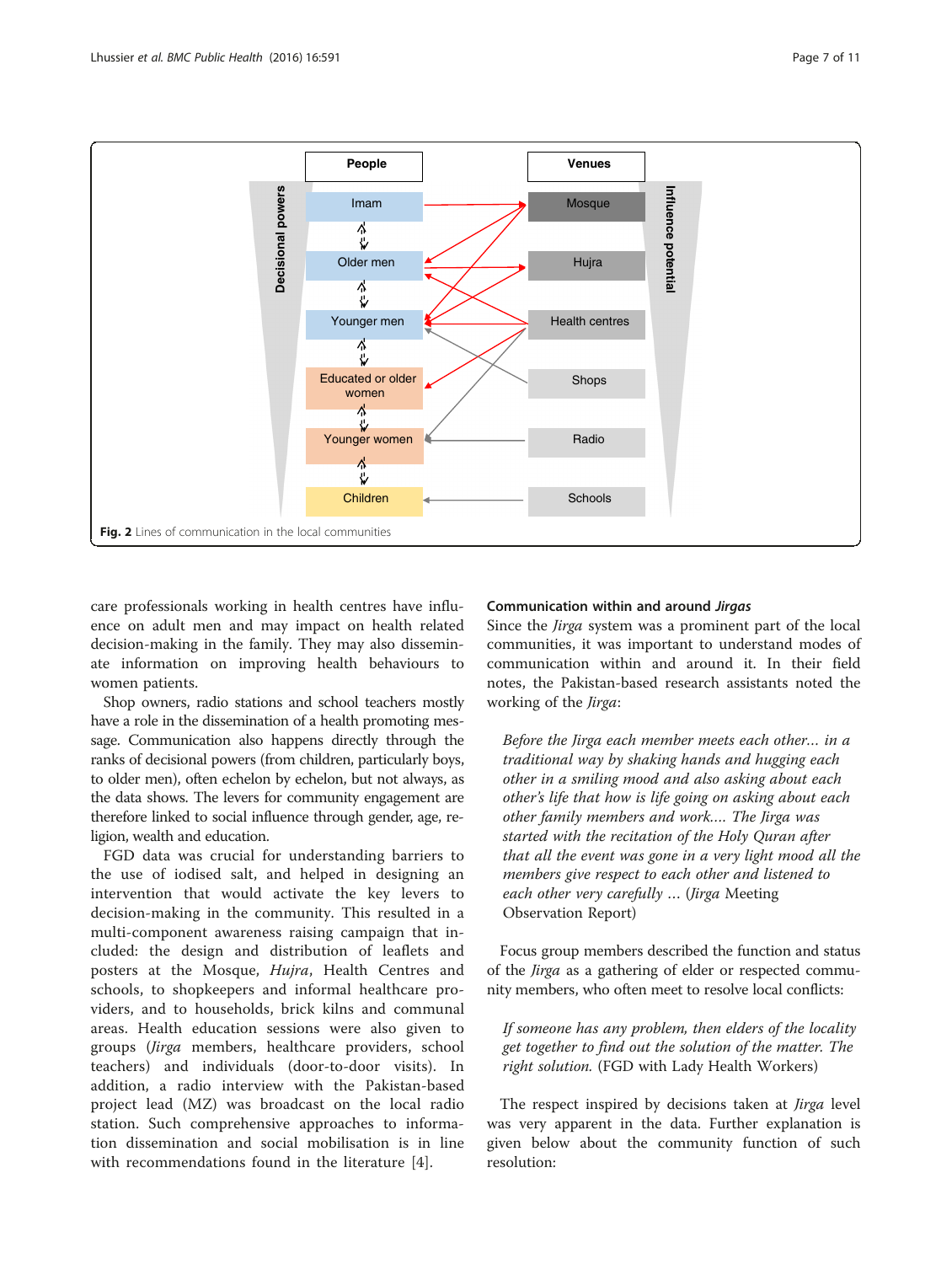If for example someone kills anyone and his elders go to court and police captures the accused, role of the court is to give punishment to a prisoner, still the system doesn't turn their dispute into friendship. So this is the difference. Jirga tells them to live friendly and brotherly. (Interview with JM-02)

JM-02 qualified this with an example of the Jirga's emphasis on community cohesion:

Once my brother had a clash with someone … [they] had fight and my brother shoot few people of other party. When I came to know about this clash I ran quickly and took all the injured people to the hospital for treatment before knowing and reaching the family members of the other party, my brother was killed… After the death of my younger brother… the elders of the village gathered at one place and we did the Jirga. Jirga decided that I will give him two hundred thousand rupees and will arrange a dinner for the whole Jirga along with two sheep. On the day of Jirga I took all the things but other party returned other cash and took only one sheep and arranged the dinner personally for the entire Jirga, thus our clash turned into friendship. Till today we are living happily. My nephews sit together with them. (Interview with JM-02)

Participants described how the function of Jirgas had evolved from mostly being about conflict resolution to including a greater emphasis on social aspects of community life:

The social work of the village is [a] recent development of the Jirga. It was not so in the past… There are numerous problems like health […] and developmental works cannot be overcome without the efforts of these elders. (Jirga FGD)

With changing times, there was therefore an increased potential that the Jirga system might engage in local health issues, thus taking on functions beyond dispute resolution. Participants described Jirga membership as flexible, depending on the issue at hand. As a rule, membership was aligned with status and wisdom:

The 'white bearded'; they are known people whom the people ask for Jirgas. People know well and he is a well-known person and he is the one who attends every Jirga. People invite him to come for solving their problems. (FGD women over 40)

Whilst age is generally respected, this does not preclude younger men from being invited to a Jirga. Wisdom and 'strength' are recognised and valued:

Even a younger person can be the Jirga elder … Some of the men are strong [wise]…. Even some women are strong and others are weak like me…. In our locality this woman is strong enough to talk issues with men… (FGD women over 40)

This highlights the potential for community engagement through the *Jirga* around health issues, whereby behaviour change needs to happen at household level. Nevertheless, the status that comes with wealth and education are key factors in membership:

They look somehow for either the malik [religious leader], or white bearded or look for a rich person. Nobody brings a poor man. … the poor is looked down upon. (FGD women under 40)

Decisions are mediated, formalised and invariably respected, denoting the influential impact of *Jirgas* and the respect they command. This is just as salient for *Jir*gas that focus on health maintenance and disease prevention, for example in relation to sanitation:

Villagers get assembled and it is conveyed to them to … dig streams for getting new water, clean the water channels and the dirt is (taken away)…. In our area it is such like that the residents of […] get together and collect Rs. 100 or Rs. 150 from each home. Then the money is given to a worker who cleans the drain and throws away the dirt …. The elders of [the area] get together about the sanitation [management]. (FGD with Lady Health Workers)

Jirga members' wives agreed with this general acknowledgement of respected influence and its potential to improve health behaviours:

All the females are of the opinion that the Jirga can play significant role in health because the Jirga members have strong position in the community; they can mobilise the people for cleanliness campaign(s) … they can also utilise community volunteers to create any type of effective awareness. (Jirga Members Wives discussion notes)

What emerged is that the most likely effective engagement channels are those that are built on levers of age, gender and education  $-$  i.e. the *Jirga* works because it gathers men who are respected in the community on the basis of their status related to age, wealth, 'wisdom' and education level. Because of the respect commanded by Jirga decisions, it became clear that only an intervention engaging *Jirga* members would challenge deeply embedded cultural misconceptions about iodised salt. Figure [3](#page-8-0)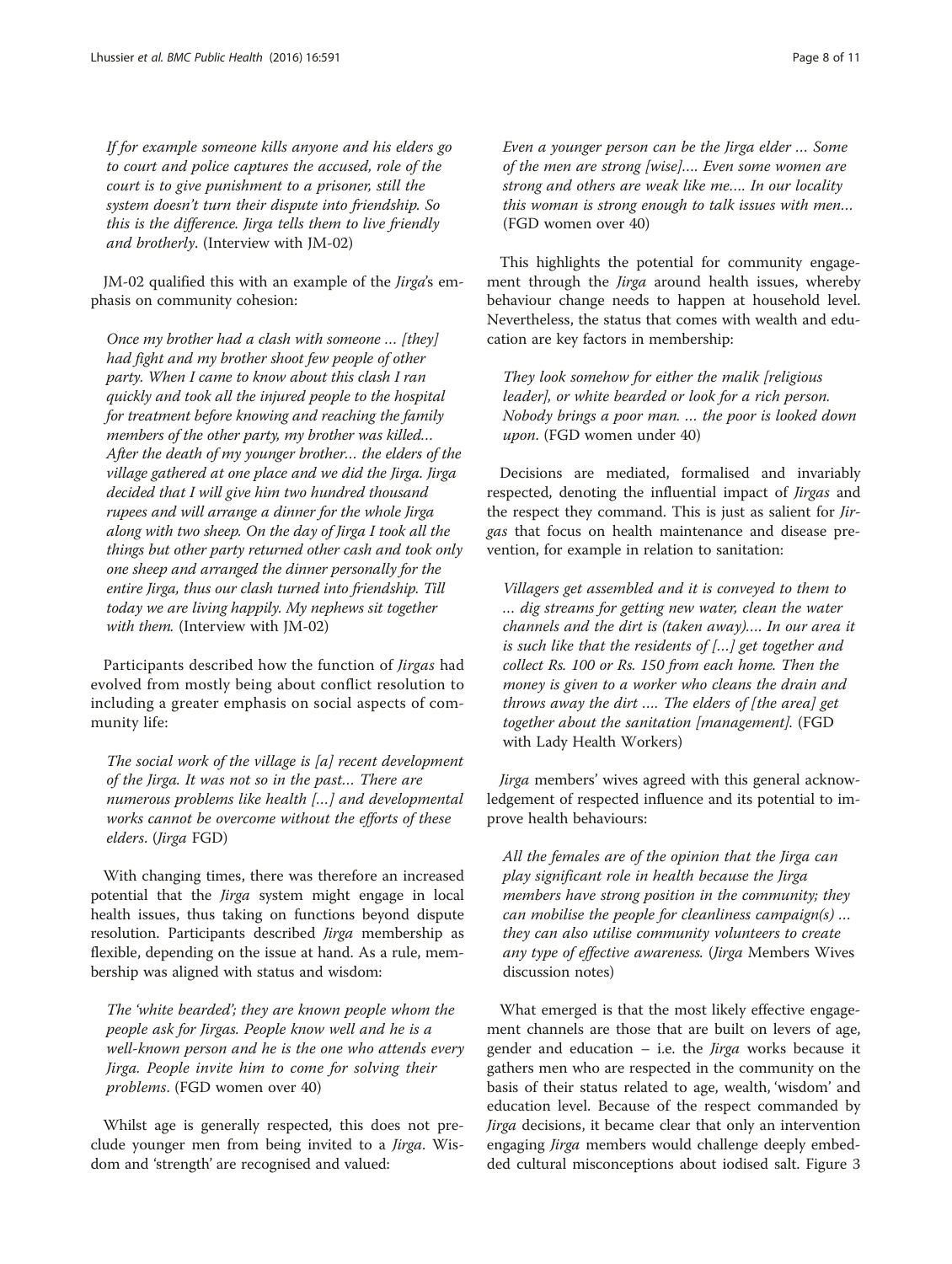<span id="page-8-0"></span>highlights the prominence of the Jirga in the local communities.

## Discussion

This research focussed on communication channels in local families, the communities around them, and highlighted the key influential role of the Jirga, linked both to the standing of its members and the community cohesion ethos that it embodies. Gendered decision making-processes within the household have been highlighted as restricting women's autonomy [\[24](#page-10-0)]. Whilst in one respect our data confirm this, a more complex hierarchy of decisional power has been highlighted, whereby the concept of 'wisdom', an amalgamation of age, experience and education, presents important possibilities. Community members with the least autonomy are therefore the youngest uneducated females, who rely on a web of socially and culturally determined ways to influence decision-making. Engaging Jirga members in discussions about iodised salt was key in understanding barriers to use, and designing an intervention that would activate the most influential levers to decision making in the community. This resulted in a multi-component awareness raising campaign that included: the design and distribution of leaflets and posters in key venues; the delivery of health education sessions to groups (*Jirga* members, healthcare providers, school teachers) and individuals (door to door visits), as well as the broadcast of an interview on local radio. Such a variety of engagement strategies attuned to the local community characteristics maximised the effectiveness of our intervention, despite challenging structural conditions.

Elmusharaf et al. [\[24\]](#page-10-0) highlight the limitations of strategies to improve the demand for health services in resource-limited settings. These include a lack of knowledge of the target community, resulting in a lack of understanding of three fundamental influences on the decision-making environment: "gendered decision making norms, multigenerational dialogue and appropriate communication." To date, the literature on the *Jirga* has been descriptive, failing to generate in-depth understandings about how and why the model works [\[7](#page-10-0), [8](#page-10-0), [22\]](#page-10-0). Within this particular socio-cultural context, the *Jirga* exemplifies elements of what we would recognise as deliberative democracy and addresses some of the three limitations above [[24](#page-10-0)]. Relatively few models of community engagement have sought to capitalise on such existing and culturally embedded mechanisms of communication and influence. This paper sought to bring together these two research strands (Jirga and community engagement) in order to develop a bespoke community engagement strategy around the use of iodised salt

Community engagement can, of course, vary during the lifetime of a project. Snijder et al. [\[14\]](#page-10-0) have recently developed a matrix of community engagement across the four stages of project development: diagnosis of the issue, development of appropriate strategies, implementation of the intervention and evaluation. For each stage, they detail seven levels of community participation: nonparticipation; passive participation; participation by information; participation by consultation; functional participation; interactive participation and self-mobilisation. Their study builds in part on O'Mara-Eves et al.'s [[19](#page-10-0)] research, which compares the effectiveness of four models of community engagement:

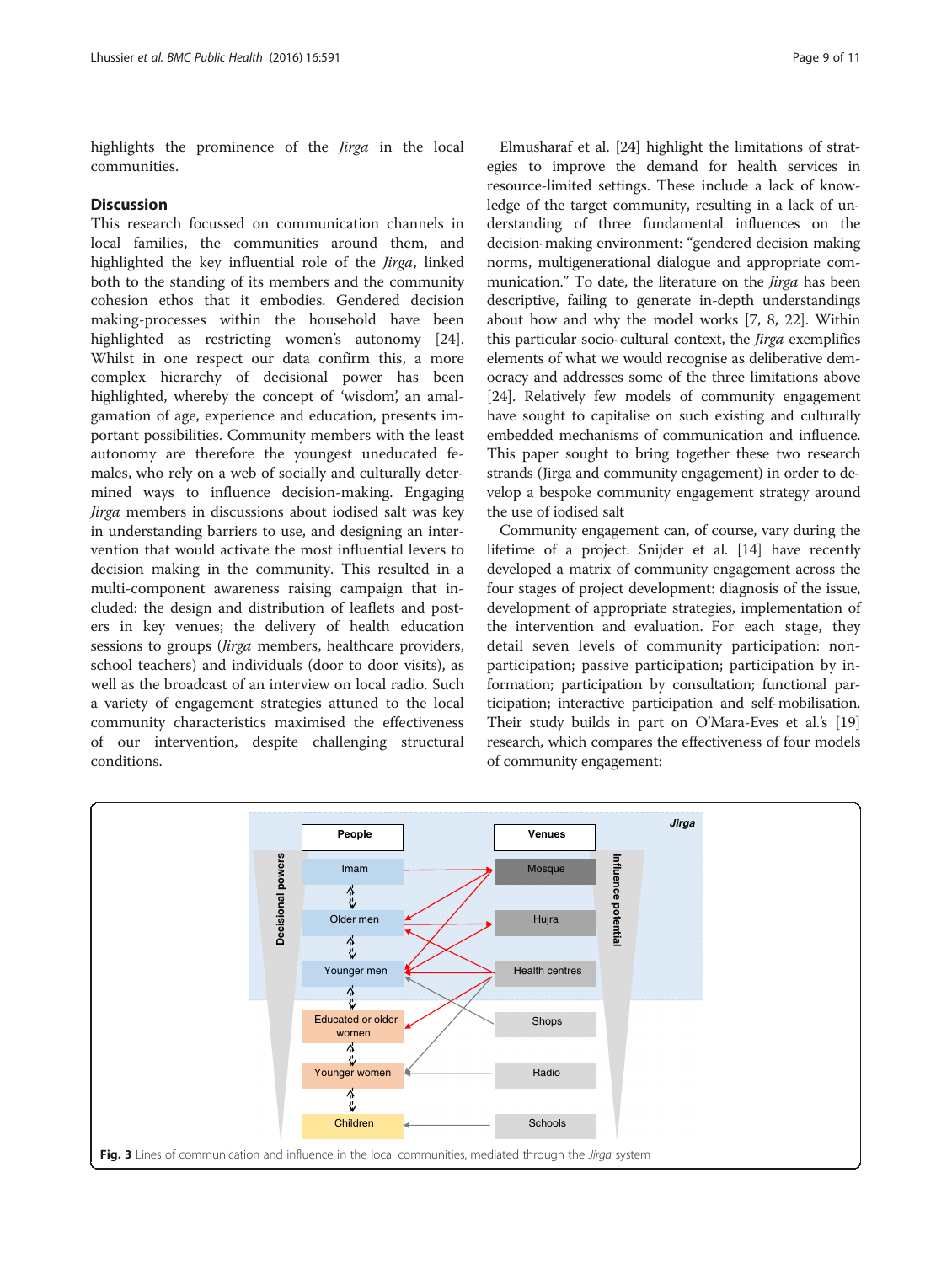- 1. When the health need is identified by the community and they mobilise themselves into action;
- 2. Where the need for an intervention is driven from outside of the community, but community insiders are consulted over its development;
- 3. Where the need for an intervention is driven from outside of the community, but community insiders collaborate over its development;
- 4. Where the community is involved in the delivery of the intervention only.

O'Mara-Eves et al. [[19\]](#page-10-0) found the fourth mode of community engagement to be particularly effective and postulated that this might be linked to the expertise and credibility of empathy of the intervention deliverers.

Our intervention adds to this framework by arguing that a sound understanding of community dynamics, lines of influence and communication can only help tailor a community engagement approach. Hence, we engaged with the Jirga first and foremost, in order to determine the focus of the intervention. This was a combination of models: 1 (the initial survey established areas of need), 2 (iodised salt consumption was chosen as a topic because it was achievable in the timescale and funding limitations of this project) and 3 (Jirga and other community members advised on the most effective lines of communication). Maximising the potential of these influential entry points into the community was key in ensuring the intervention success. Once the focus of the intervention was decided, groups were consulted over the best ways to ensure effectiveness (model 2), and local outreach workers delivered some of the intervention, as did Imams, health care workers and shop keepers (model 4). Beyond this, this intervention also built on long standing and trusting relationships between AFPK workers and the local community.

## Strengths and weaknesses

This research took part in a relatively small area, in North West Pakistan and the extent to which our findings can be translated to other parts of the world needs to be considered carefully. The process undertaken does, however, have relevance for many other settings. Explicitly exploring naturally occurring channels of communication of influence in any community prior to setting up a health improvement intervention should help maximising its effectiveness potential.

## Conclusion

This article provides an example of an intervention developed in a particularly challenging cultural and socioeconomic context, in North West Pakistan. A variety of engagement strategies attuned to the local community

characteristics maximised the effectiveness of our intervention, despite challenging structural conditions. Whilst gendered decision-making processes are well acknowledged, and in one respect our data confirm this, a more complex hierarchy of decisional power has been highlighted. The concept of 'wisdom', an amalgamation of age, experience and education, presents important possibilities that should be maximised in future health improvement efforts. Referring back to Snijder et al's [[14\]](#page-10-0) matrix, partly for pragmatic reasons linked to the distance between the UK and Pakistan-based teams, which limited the control that the UK-based team could exert, and partly due to our moral intent, the driving modus operandum throughout the project was one of interactive participation. This process of maximisation of local cultural knowledge prior to, and as part of, a community engagement effort in order to understand the levers of influence and communication is one that has application well beyond the particular setting of our study.

#### Abbreviations

AFPK, Abaseen Foundation Pakistan; FGDs, focus group discussions; UIC, urinary iodine concentration; UK, United Kingdom

#### Acknowledgments

The Authors would like to acknowledge Helen Bingley and the Abaseen Foundation for overseeing the delivery of this project. We also thank all the members of the community that participated enthusiastically in this project, including the Jirga members, Health Centre staff, informal healthcare workers, Lady Health Workers and shopkeepers. This work was supported by the Wellcome Trust (grant number WT096707MA). The Wellcome Trust had no role in the design, analysis or writing of this article.

#### Availability of data and materials

Analysis of the broader dataset is ongoing, however, some of the anonymised data used in this article may be provided on request to the corresponding author.

#### Authors' contributions

The research questions were formulated by NL, EW, ML, MM, FD and MZ. The field work and data collection in the community was carried out by AM and ST with technical support from EW. Qualitative data analysis and interpretation was carried out by ML, EW, NL, MM, FD and MZ. AM and ST transcribed the data and provided regular feedback on our interpretations. ML spearheaded the development of this manuscript, and all authors were involved in writing and approving its final version. None of the authors had competing interests in conducting this research. All authors read and approved the final manuscript.

#### Competing interests

The authors declare that they have no competing interests.

## Consent for publication

Not applicable.

#### Ethics approval and consent to participate

Ethical approval was granted by the respective Ethics committee at the University of Central Lancashire, UK (ref BuSH059), and the Khyber Medical University, Peshawar, Pakistan. Standard ethical procedures to ensure participant anonymity and confidentiality were used throughout. Informed verbal consent to participate in the study was secured on a case-by-case basis, in ways that were both culturally acceptable (ie securing the consent from husbands before inviting their wives to take part in the study) and ethically sound. This included consent for the data to be published.